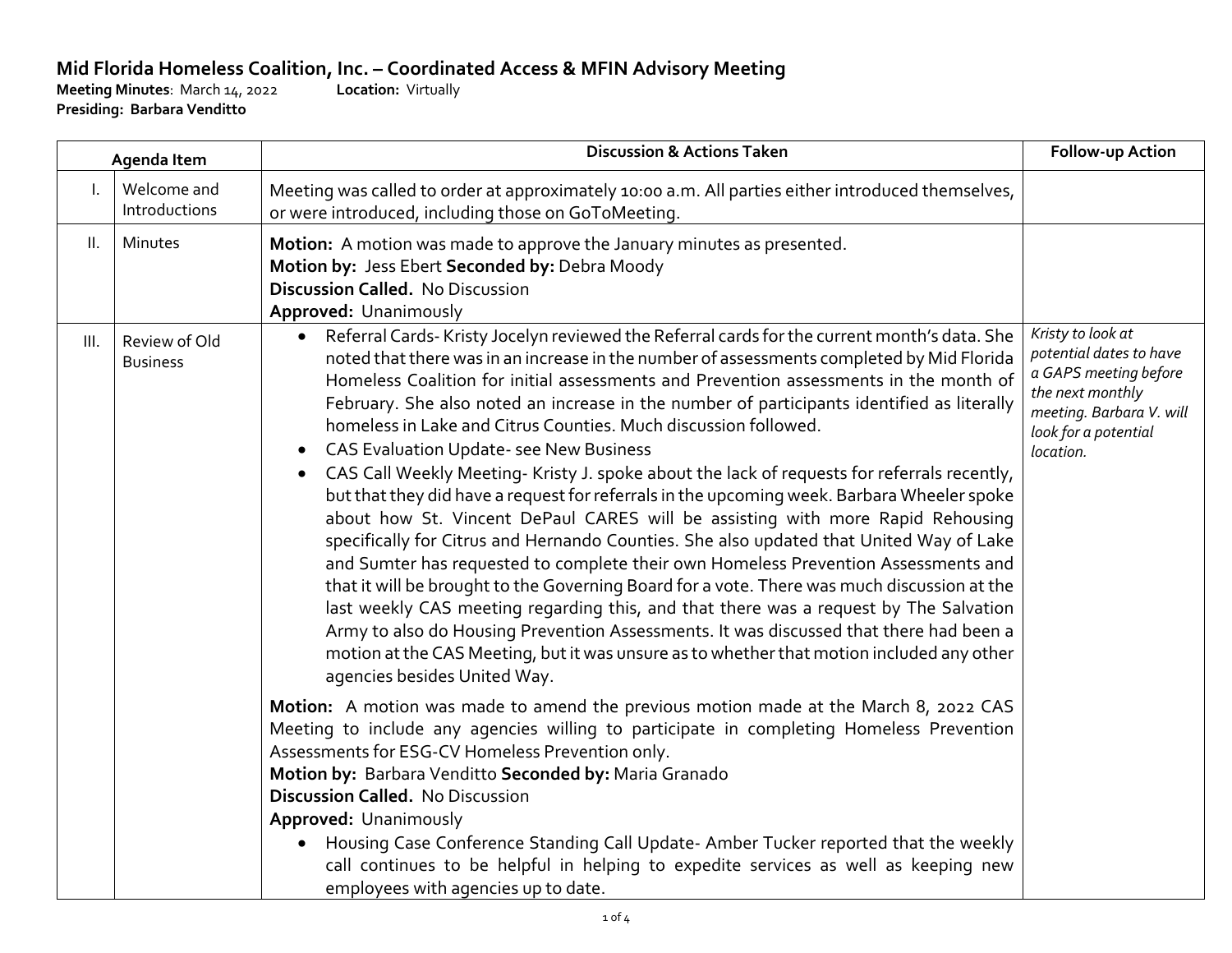## **Mid Florida Homeless Coalition, Inc. – Coordinated Access & MFIN Advisory Meeting**

|     | Meeting Minutes: March 14, 2022 | <b>Location: Virtually</b>                                                                                                                                                                                                                                                                                                                                                                                                                                                                                                                                                                                                                                                                                                                                                                                                                                                                                                                                                                                                                                                                                                                                                                                                                                                                                                                                                                                                                                                                                                                                                                                                                                                                                                                                                                                                                                                                                                                |
|-----|---------------------------------|-------------------------------------------------------------------------------------------------------------------------------------------------------------------------------------------------------------------------------------------------------------------------------------------------------------------------------------------------------------------------------------------------------------------------------------------------------------------------------------------------------------------------------------------------------------------------------------------------------------------------------------------------------------------------------------------------------------------------------------------------------------------------------------------------------------------------------------------------------------------------------------------------------------------------------------------------------------------------------------------------------------------------------------------------------------------------------------------------------------------------------------------------------------------------------------------------------------------------------------------------------------------------------------------------------------------------------------------------------------------------------------------------------------------------------------------------------------------------------------------------------------------------------------------------------------------------------------------------------------------------------------------------------------------------------------------------------------------------------------------------------------------------------------------------------------------------------------------------------------------------------------------------------------------------------------------|
|     | Presiding: Barbara Venditto     | Emergency Shelter Extension- This motion was brought before the Governing Board in<br>$\bullet$<br>January and approved.<br>There was a continued Discussion on difficult to house clients on fixed income and the<br>referral process. Barbara W. spoke about how this is a continual struggle to house those<br>with either fixed or no income. She reports that they have reached out to HUD for technical<br>assistance, as well as reaching out to other Continuums of Care to see how they are<br>managing this issue. Several options were discussed. Many agencies expressed in interest<br>in having and attending a longer meeting to discuss all the options and understanding what<br>is expected of them, as well as identify contemporary gaps in assistance for the<br>participants.                                                                                                                                                                                                                                                                                                                                                                                                                                                                                                                                                                                                                                                                                                                                                                                                                                                                                                                                                                                                                                                                                                                                       |
| IV. | <b>New Business</b>             | CAS Manual Review- It was decided that this would brought into discussion based upon the<br>results of the upcoming GAPS Meeting. Paula Holtsclaw addressed a recent development<br>that brought to light a missing element in our CAS Manual that needs to be specified when<br>a Domestic Violence Advocate is not trained to complete a VISPDAT, what the back-up<br>procedure may be.<br>Motion: A motion was made to modify 4.5.1 of the CAS Manual to state the following: "Domestic<br>Violence (DV) - When a homeless or at-risk participant is identified by the Coordinated Access<br>System to be identified as fleeing domestic violence, that participant is referred to the domestic<br>violence hotline immediately. If the local provider they are directed to is not available, that they<br>will be assessed by the closest locally trained DV Privileged Assessor. If the participant does not<br>wish to seek DV specific services, the participant will have full access to the Coordinated Access<br>System, in accordance with all protocols described in this manual. If the DV helpline determines<br>that the participant seeking DV specific services is either not eligible for or cannot be<br>accommodated by the DV specific system, the helpline will refer the participant to an Assessment<br>Hub for assessment and referral in accordance with all protocols described in this manual. All<br>assessment information will be completed via paper documents, and will be retained by the CoC's<br>DV Qualified/Privileged Assessor.<br>Motion by: Carolyn Phillips Seconded by: Jess Ebert<br>Discussion Called. No Discussion<br>Approved: Unanimously<br>• CAS Evaluation-Barbara W. discussed the need to have this evaluation done, and asked for<br>assistance in identifying potential agencies and groups to complete this evaluation of our<br>current CAS process. This is a HUD requirement. |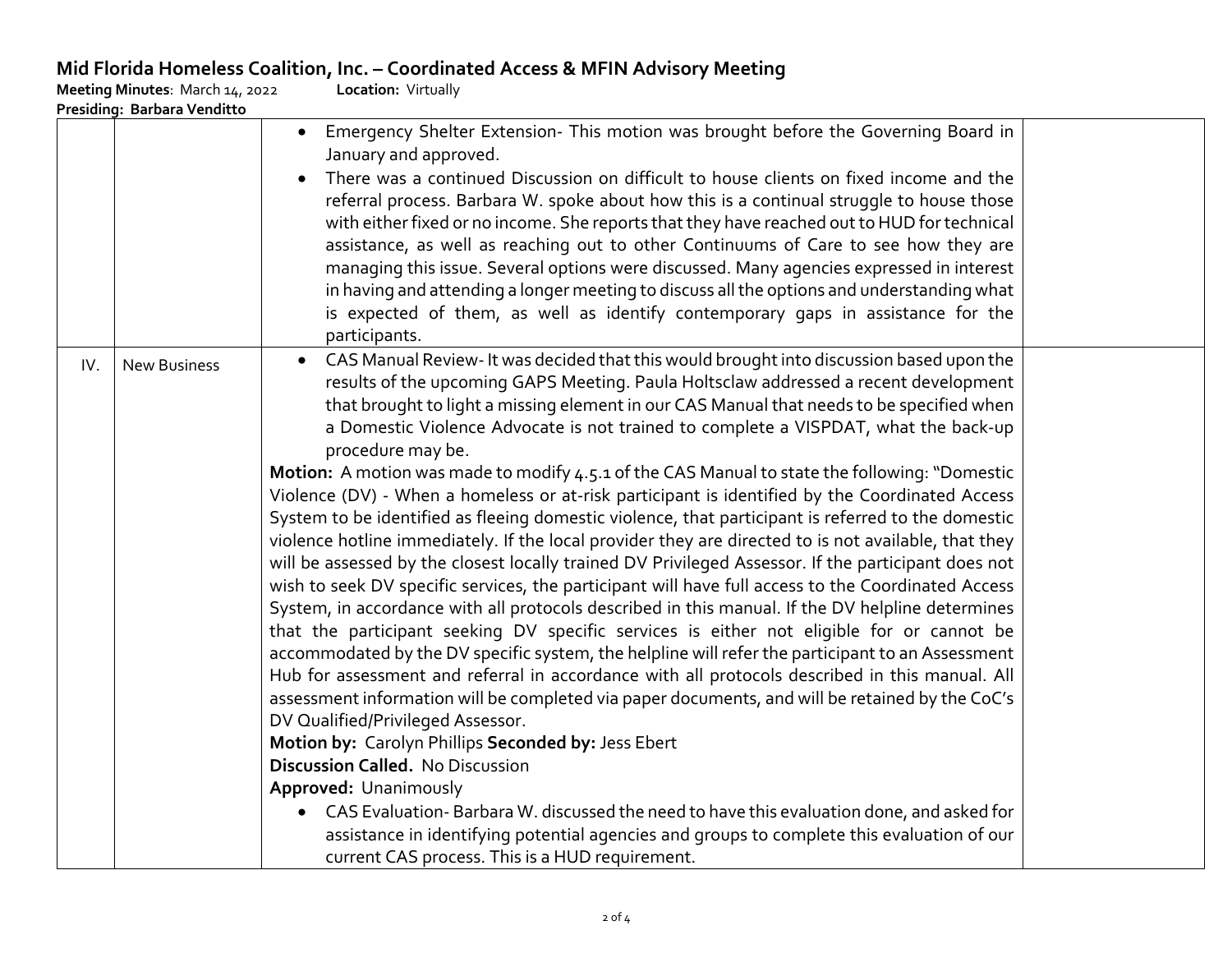## **Mid Florida Homeless Coalition, Inc. – Coordinated Access & MFIN Advisory Meeting**

| Meeting Minutes: March 14, 2022<br>Presiding: Barbara Venditto |                                   | Location: Virtually                                                                                                                                                                                                                                                                                                             |  |
|----------------------------------------------------------------|-----------------------------------|---------------------------------------------------------------------------------------------------------------------------------------------------------------------------------------------------------------------------------------------------------------------------------------------------------------------------------|--|
| V.                                                             | Other Business &<br>Announcements | Barbara V. brought up that April is Sexual Assault Awareness Month. She encouraged<br>everyone to wear the color teal in support of this. She also stated there will be a Denim<br>Day, she believes it will the $18^{th}$ of April. She can also supply stickers if anyone is interested, $\vert$<br>please email or call her. |  |
| VI.                                                            | Next Meeting                      | The next meeting will be Monday, April $11^{th}$ , 2022, 10:00 a.m. virtually.                                                                                                                                                                                                                                                  |  |
| VII.                                                           | Adjournment                       | Motion: A motion was made to adjourn the meeting at approximately 11:04 a.m.<br>Motion by: Debra Moody Seconded by: Jess Ebert<br>Approved: Unanimously                                                                                                                                                                         |  |

**Respectfully submitted by:** Kristy Jocelyn Barbara Venditto, Chair \_\_\_\_\_\_\_\_\_\_\_\_\_\_\_\_\_\_\_\_\_\_\_\_\_\_\_\_\_\_\_\_\_\_\_\_\_\_\_\_\_\_\_\_\_\_\_\_\_\_\_\_\_